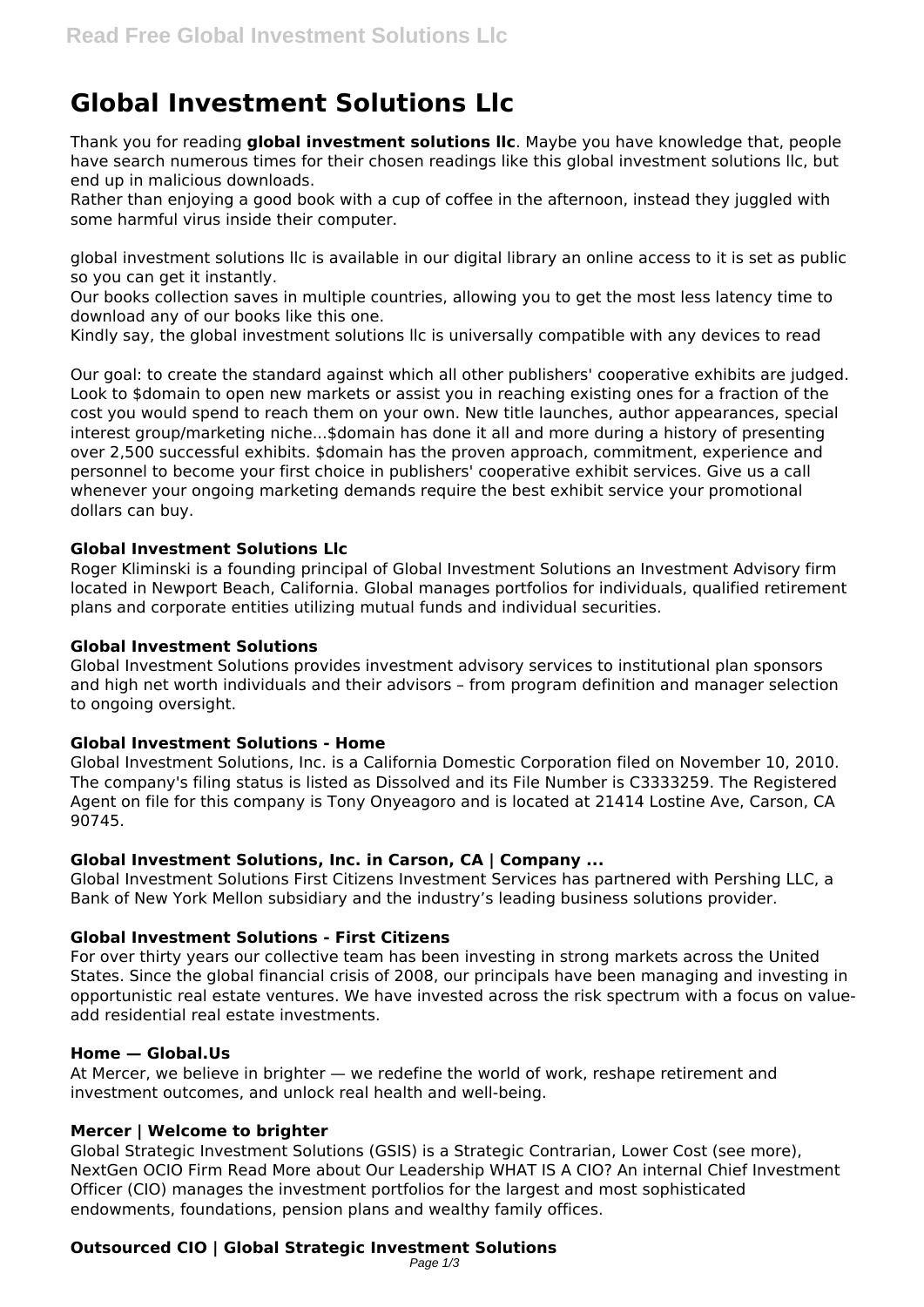Global Investment & Development, LLC (GID) is a privately held and managed real estate investment and development company based in Los Angeles, California with over 25 years of experience and knowledge in land development.

# **Welcome to Global Investment and Development, LLC**

Investment Management Global provides professional asset management for organizations, municipalities and private investors, including asset selection, planning and investment monitoring.

## **Home - Global Investment Company**

Global Investment LLC has been able to grow steadily over the years.We share a clear vision to cut a niche as one of the most reputable service firms Integrity, above all We are prudent

## **Global Investment LLC**

Global Investment Solutions 208 Wyecroft Road, Suite 201A Oakville, ON, Canada, L6K 3T8. Phone: 905-842-4242: Email: info@global-i-s.com: NEED AN INVESTMENT PORTFOLIO TUNE UP? We provide full-service investment manager research, selection and monitoring.

## **Global Investment Solutions - About Us**

Global Digit Solutions LLC is a California Domestic Limited-Liability Company filed on April 4, 2019. The company's filing status is listed as Active and its File Number is 201909910701. The Registered Agent on file for this company is Legalzoom.Com, Inc. (C2967349).

# **Global Digit Solutions LLC in Lomita, CA | Company Info ...**

Global Strategic Investment Solutions is a large advisory firm with 30 clients and discretionary assets under management (AUM) of \$274,928,341 (Form ADV from 2019-09-12). Their last reported 13F filing for Q1 2020 included \$267,787,000 in managed 13F securities and a top 10 holdings concentration of 57.6%.

# **GLOBAL STRATEGIC INVESTMENT SOLUTIONS, LLC Top Holdings**

Securities and investment advisory services are offered through Mirae Asset Wealth Management (USA) Inc., a registered broker-dealer and investment adviser. (Member FINRA/SIPC). Insurance services are offered through the firm's DBA name, MAWM Insurance Solutions. California Insurance License No. 0N08558.

#### **Home | Mirae Asset**

Angeles is a multi-asset investment firm, founded to provide sophisticated, customized, global investment solutions to both institutional and private wealth clients. We believe no two clients are identical when considering their mission, investment objectives, financial and operational strength, and ability to bear risk.

#### **Angeles Investments - Institutional & Private Wealth**

Global Wood Solutions Investment at 17374 Darwin Ave, Hesperia, CA 92345, USA. Find their customers, contact information, and details on 90 shipments.

# **Global Wood Solutions Investment, 17374 Darwin Ave ...**

1099 Main Avenue | Suite 206 | Durango, CO 81301 | 970.382.8901 SWAN Global Investments is a SEC registered investment advisor providing asset management services utilizing the Swan Defined Risk Strategy, allowing our clients to grow wealth while protecting capital. Please note that registration of the Advisor does not imply a certain level of skill or training.

# **Investment Solutions for Investors | Defined Risk Strategy ...**

Crossmark Global Investments is a boutique investment management firm that provides a full suite of investment strategies to institutional investors, financial advisors, and the clients they serve. For over 30 years, we have delivered uniquely-constructed products based on our proprietary, disciplined, and repeatable process.

#### **Crossmark Global Investments - Where Values and ...**

Global Investment Solutions, LLC | 15 followers on LinkedIn | Registered investment advisor.